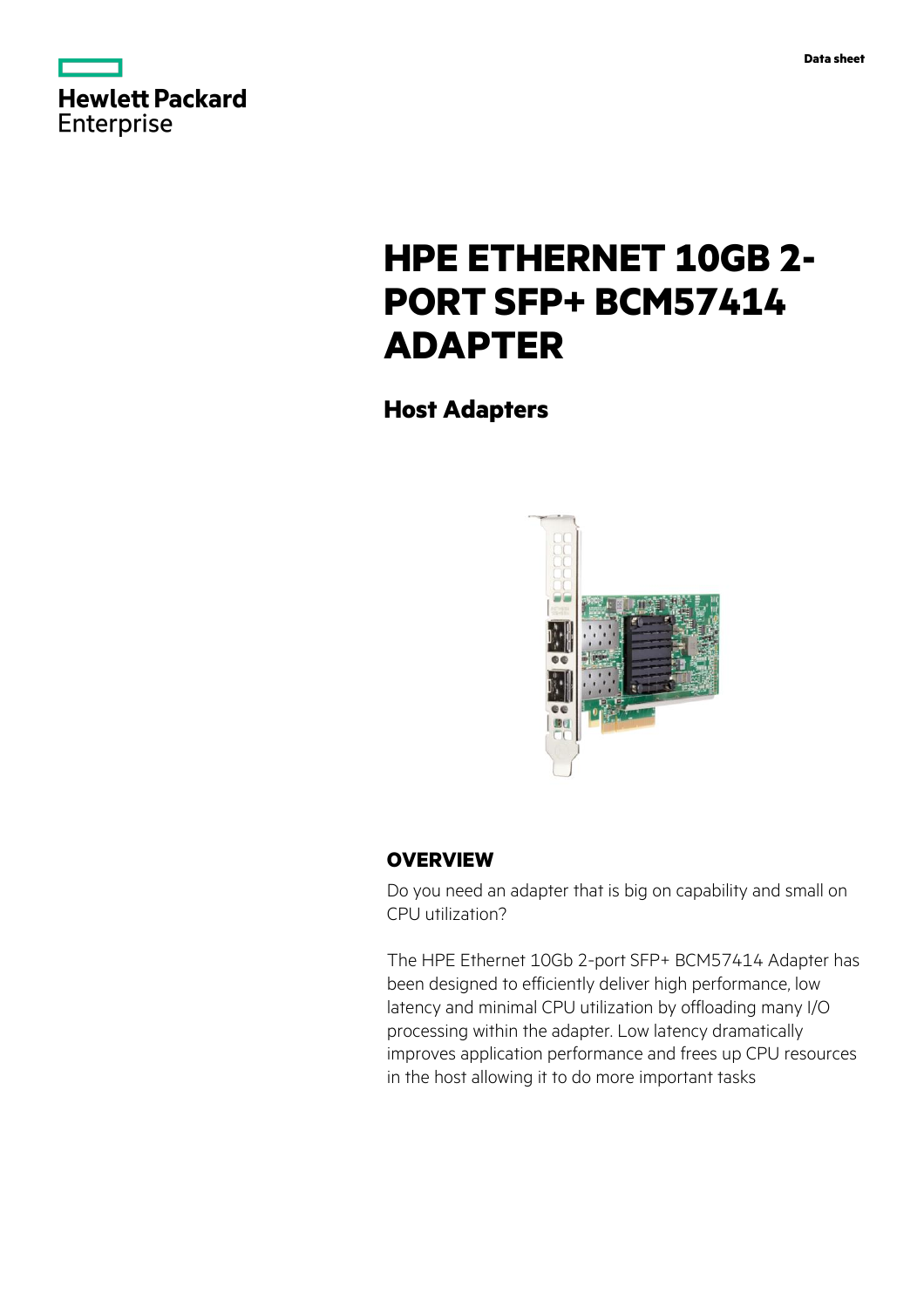## **FEATURES**

### **Improve Application Performance**

The HPE Ethernet 10Gb 2-port SFP+ BCM57414 Adapter offloads packet processing to reduce CPU utilization with tunnel offloads (VXLAN and NVGRE). Now you can distribute network traffic across CPU cores in your data center.

Speed up packet processing to service more I/O requests by utilizing data plane development kit (DPDK) feature.

#### **Increase I/O Bandwidth for Workload Intensive Applications**

The HPE Ethernet 10Gb 2-port SFP+ BCM57414 Adapter delivers single root I/O virtualization (SR-IOV) which increases virtual network performance while decreasing CPU utilization.

# **Technical specifications HPE Ethernet 10Gb 2-port SFP+ BCM57414 Adapter**

| <b>Network processor</b>            | Broadcom Whitney+                                                                                                                                                                                                                                                                                                                                            |
|-------------------------------------|--------------------------------------------------------------------------------------------------------------------------------------------------------------------------------------------------------------------------------------------------------------------------------------------------------------------------------------------------------------|
| Data rate                           | 10 <sub>6b</sub>                                                                                                                                                                                                                                                                                                                                             |
| <b>Bus type</b>                     | PCIe Gen3x8                                                                                                                                                                                                                                                                                                                                                  |
| <b>Form factor</b>                  | Standup                                                                                                                                                                                                                                                                                                                                                      |
| <b>Power</b>                        | 9.084 Typical<br>14W Maximum                                                                                                                                                                                                                                                                                                                                 |
| <b>Server type supported</b>        | <b>Proliant Servers</b>                                                                                                                                                                                                                                                                                                                                      |
| <b>IEEE</b> compliance              | 802.3, 802.3ae, 802.3x, 802.2x, 802.3ad, 802.1Qaz, 802.1Qau, 802.1Qbb,802.1Qbq, 802.1ax, 1588                                                                                                                                                                                                                                                                |
| <b>Compatible operating systems</b> | Microsoft Windows Server 2012 R2 all editions, Microsoft Server Semi-Annual channel release, Microsoft<br>Windows Server 2016 All editions (LTSC Release), Microsoft Windows Server 2019 (LTSC Release),<br>RHEL (7.6, 7.7, 8.0, 8.1), SLES12 (SP3, SP4, SP5), SLES15 SP1, VMware vSphere 6.5 (U2, U3), VMware<br>vSphere 6.5 (U2, U3), 6.7 (U2, U3) and 7.0 |
| <b>Connector type</b>               | $SFP+$                                                                                                                                                                                                                                                                                                                                                       |
| <b>Supported Cables</b>             | 10 Gb - Active Optical Cable (AOC), 10 Gb - Direct Attach Copper (DAC)                                                                                                                                                                                                                                                                                       |